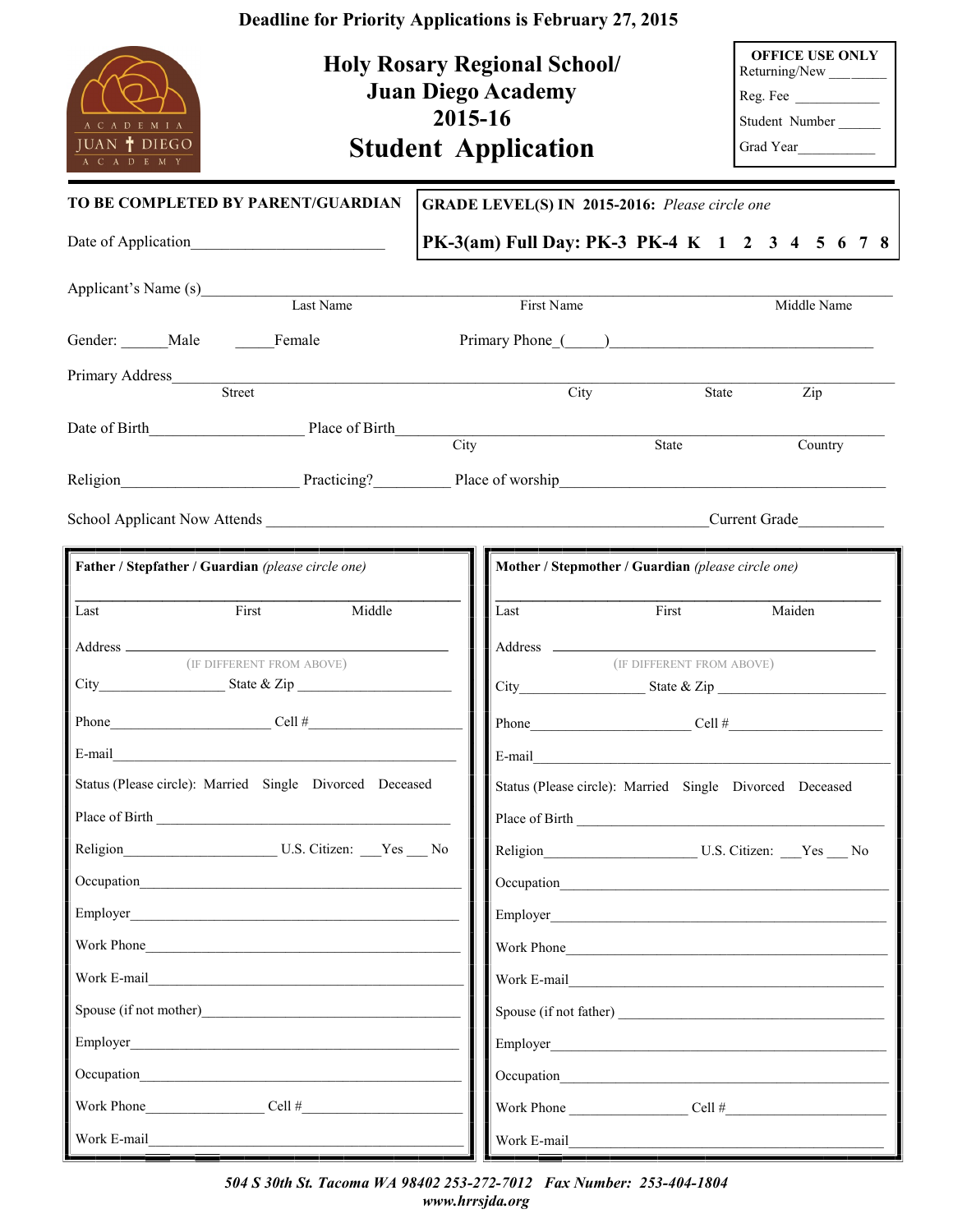### **FAMILY INFORMATION:**

| Siblings: (Please print or type)                                                                                                                                                                                                                                                                                                 |              |     |                  |                                                                                                                                        |                           |                                                                                                                                                                           |
|----------------------------------------------------------------------------------------------------------------------------------------------------------------------------------------------------------------------------------------------------------------------------------------------------------------------------------|--------------|-----|------------------|----------------------------------------------------------------------------------------------------------------------------------------|---------------------------|---------------------------------------------------------------------------------------------------------------------------------------------------------------------------|
| Name<br><u> 1989 - Johann John Stone, market francuski filozof (</u>                                                                                                                                                                                                                                                             | M/F          | Age | Current<br>Grade | Current School<br><u> 1980 - Johann John Stone, market fan it ferstjer fan it ferstjer fan it ferstjer fan it ferstjer fan it fers</u> |                           |                                                                                                                                                                           |
|                                                                                                                                                                                                                                                                                                                                  |              |     |                  | the control of the control of the control of the control of the control of                                                             |                           |                                                                                                                                                                           |
|                                                                                                                                                                                                                                                                                                                                  |              |     |                  | the control of the control of the control of the control of the control of the control of                                              |                           |                                                                                                                                                                           |
| Is the applicant the child of an alum? Yes No ____                                                                                                                                                                                                                                                                               |              |     |                  | <u> 1989 - Johann John Stone, market francuski filozof (</u>                                                                           |                           |                                                                                                                                                                           |
|                                                                                                                                                                                                                                                                                                                                  |              |     |                  |                                                                                                                                        |                           |                                                                                                                                                                           |
|                                                                                                                                                                                                                                                                                                                                  |              |     |                  |                                                                                                                                        |                           |                                                                                                                                                                           |
| Do you know anyone currently attending or who has attended HRRS ? Yes No<br>If yes, please list name (s).                                                                                                                                                                                                                        |              |     |                  |                                                                                                                                        |                           | ,我们也不能在这里的时候,我们也不能在这里的时候,我们也不能不能不能不能不能不能不能不能不能不能不能不能。""我们的人们也不能不能不能不能不能不能不能不能不能不                                                                                          |
|                                                                                                                                                                                                                                                                                                                                  |              |     |                  |                                                                                                                                        |                           |                                                                                                                                                                           |
|                                                                                                                                                                                                                                                                                                                                  |              |     |                  |                                                                                                                                        |                           |                                                                                                                                                                           |
|                                                                                                                                                                                                                                                                                                                                  |              |     |                  |                                                                                                                                        |                           | If parents are separated or divorced, who has legal custody of applicant?<br>The matter of the contract of the separated or divorced, who has legal custody of applicant? |
|                                                                                                                                                                                                                                                                                                                                  |              |     |                  |                                                                                                                                        |                           |                                                                                                                                                                           |
|                                                                                                                                                                                                                                                                                                                                  |              |     |                  |                                                                                                                                        |                           | (IF DIFFERENT FROM THE FRONT PAGE, LIST ADDRESS AND PHONE NUMBER)                                                                                                         |
|                                                                                                                                                                                                                                                                                                                                  |              |     | City             | State                                                                                                                                  | $\overline{\mathrm{Zip}}$ | Phone                                                                                                                                                                     |
|                                                                                                                                                                                                                                                                                                                                  |              |     |                  |                                                                                                                                        |                           |                                                                                                                                                                           |
|                                                                                                                                                                                                                                                                                                                                  |              |     |                  |                                                                                                                                        |                           |                                                                                                                                                                           |
|                                                                                                                                                                                                                                                                                                                                  |              |     |                  |                                                                                                                                        |                           |                                                                                                                                                                           |
|                                                                                                                                                                                                                                                                                                                                  |              |     |                  |                                                                                                                                        |                           |                                                                                                                                                                           |
|                                                                                                                                                                                                                                                                                                                                  |              |     |                  |                                                                                                                                        |                           |                                                                                                                                                                           |
| Asian                                                                                                                                                                                                                                                                                                                            |              |     |                  | American Indian/Native Alaskan                                                                                                         |                           |                                                                                                                                                                           |
| White                                                                                                                                                                                                                                                                                                                            |              |     |                  | Black/African American                                                                                                                 |                           |                                                                                                                                                                           |
| Street<br>Who should receive all school correspondence? Parent/Guardians with whom student lives<br>The following information is used in the annual Archdiocesan Department of Catholic Schools Report.<br>PLEASE ANSWER BOTH QUESTIONS 1 AND 2.<br><b>1. ETHNICITY:</b> Are you of Hispanic/Latino Heritage? Yes No<br>2. RACE: | Multi-Racial |     |                  | Native Hawaiian/Other Pacific Islander                                                                                                 |                           |                                                                                                                                                                           |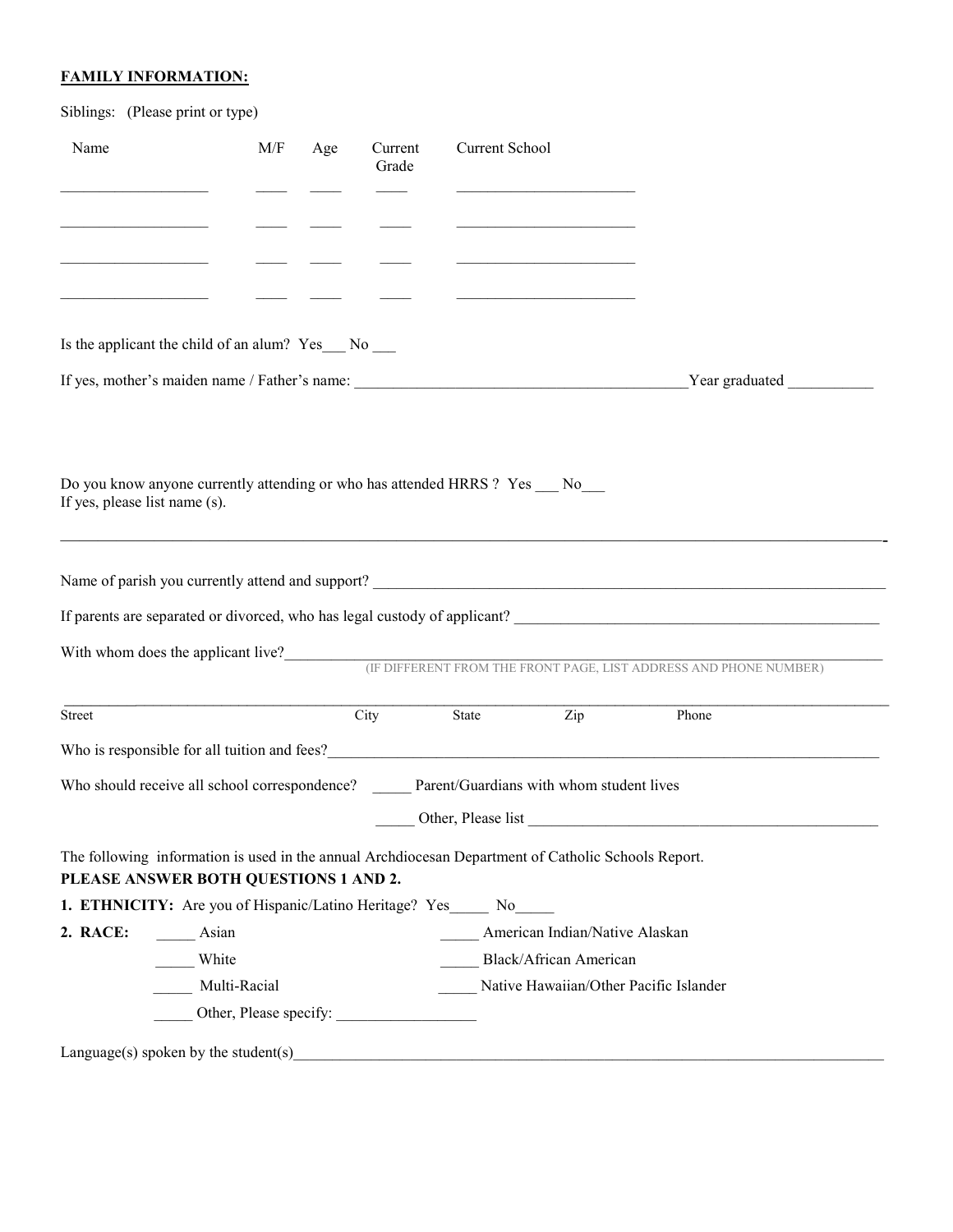#### **CHILD INFORMATION:**

| Are you aware of any learning, physical, or emotional difficulties with your child? Yes __ No __                                                                                                                             |
|------------------------------------------------------------------------------------------------------------------------------------------------------------------------------------------------------------------------------|
|                                                                                                                                                                                                                              |
| Is your child in a special learning or behavior plan at his/her current school? Yes ___ No                                                                                                                                   |
|                                                                                                                                                                                                                              |
| Are there any important details about your child's school life that are important for the school to know, including repeated/skipped<br>grades, recent changes that affect your child, and attendance problems? Yes __ No __ |
|                                                                                                                                                                                                                              |
| *Failure to communicate any of the above information to the school could result in a delay processing your application<br>and could also affect admission status.*                                                           |
| My giovature heleny ettects to the feet that I have read the mission statement, the philosophy, schoolwide learning expectations, and                                                                                        |

My signature below attests to the fact that I have read the mission statement, the philosophy, schoolwide learning expectations, and statement on the school's Catholic identity (printed on the back of the application) and will support them. It also indicates that I have accurately represented my family and child on this application.

#### **SIGNATURE OF PARENT/GUARDIAN \_\_\_\_\_\_\_\_\_\_\_\_\_\_\_\_\_\_\_\_\_\_\_\_\_\_\_\_\_\_\_\_\_\_\_\_\_\_\_\_\_\_\_\_ DATE\_\_\_\_\_\_\_\_\_\_\_\_\_\_\_\_\_\_**

| All new students need to submit the following in order to complete your application:                                                                                                     |                                                              |  |  |  |  |  |
|------------------------------------------------------------------------------------------------------------------------------------------------------------------------------------------|--------------------------------------------------------------|--|--|--|--|--|
| A copy of your child's birth certificate<br>$\Box$                                                                                                                                       |                                                              |  |  |  |  |  |
| A completed records request form<br>$\Box$                                                                                                                                               |                                                              |  |  |  |  |  |
| Your child's latest standardized test scores (if a test was administered by his/her current school)<br>n.                                                                                |                                                              |  |  |  |  |  |
| A copy of your child's latest report card or cumulative card (for applicants for Grades 1-8 only)<br>□                                                                                   |                                                              |  |  |  |  |  |
| Any record of special services your child is receiving or has received (if applicable)<br>П                                                                                              |                                                              |  |  |  |  |  |
| Registration fee attached to this application. Registration fee is only refundable if we do not accept student(s).<br>П                                                                  |                                                              |  |  |  |  |  |
| PLEASE DROP OFF OR MAIL THIS APPLICATION TO:                                                                                                                                             | <b>HRRS/JDA</b><br><b>Attn: Admissions</b><br>504 S 30th St. |  |  |  |  |  |
|                                                                                                                                                                                          | Tacoma, WA 98402                                             |  |  |  |  |  |
| Should you need to make any changes to the information provided on this application (address, email, phone, siblings, etc.),<br>please call 253-272-7012 and let our school office know. |                                                              |  |  |  |  |  |
|                                                                                                                                                                                          |                                                              |  |  |  |  |  |
|                                                                                                                                                                                          |                                                              |  |  |  |  |  |